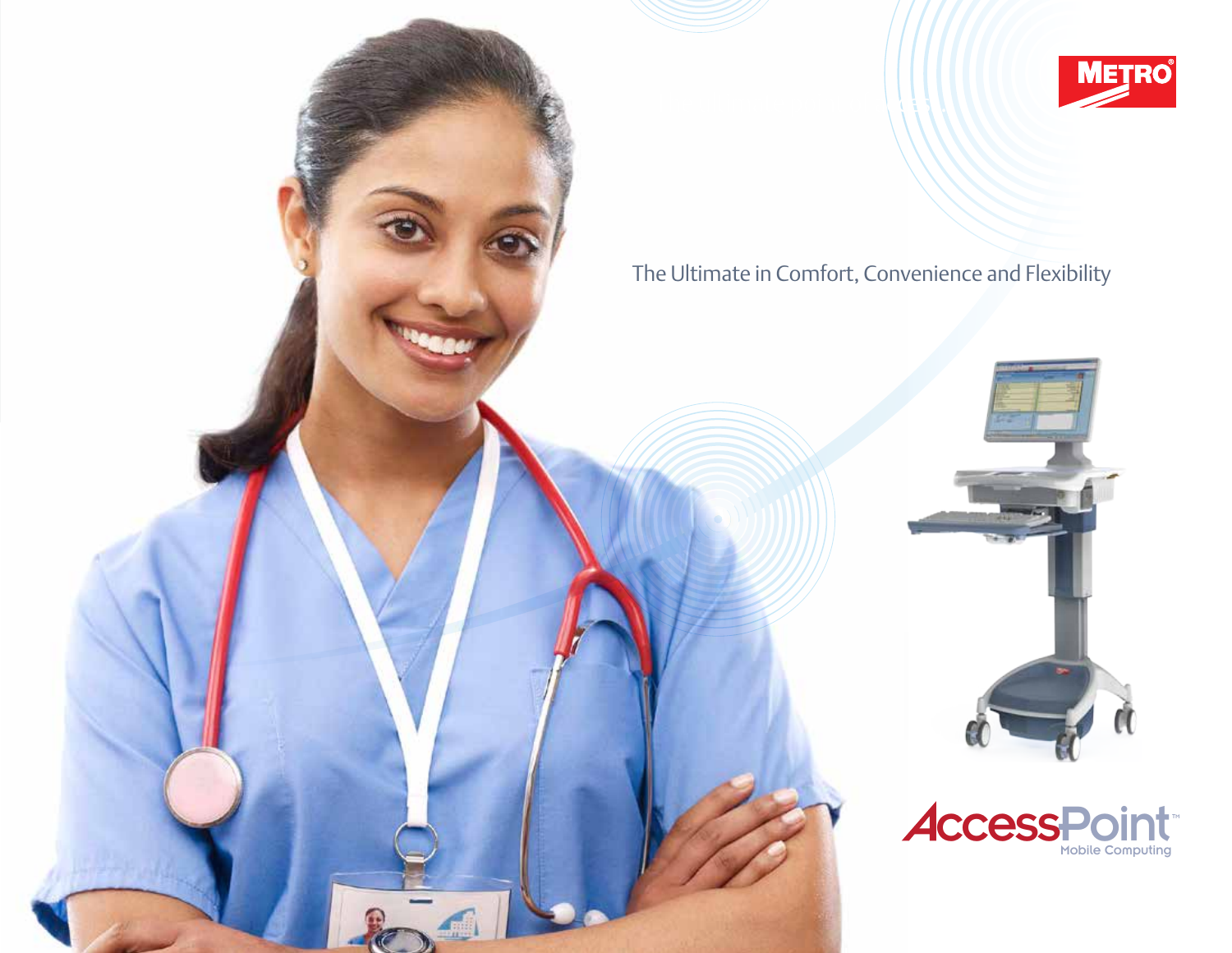# True ergonomic design for the ULTIMATE USER EXPEI

- 1 Supports a wide variety of display options, including touch screens, all-in-one computers and monitors up to 20 lbs.
- 2 Large, open work surface features Microban ® antimicrobial protection.
- 3 Ergonomic keyboard tray provides 10° of positive tilt, 20° of negative tilt, 180° of rotation and 7" of independent height adjustment.



- 4 Robust column design provides a stable platform to support your workflow and accommodate a variety of accessories.
- 5 Compact footprint and easyroll casters provide maximum maneuverability in tight spaces and over thresholds.



3

Microban ® antimicrobial protection helps prevent the growth of stain and odor causing bacteria on the workstation. Microban ® protection is not designed to protect users against disease causing microorganisms.



## UNIQUE FEATURES









## Fully-Adjustable Display Mount

Raise, lower, tilt, swivel or rotate the monitor to find the ideal viewing angle. A bifocal-friendly angle is available when needed. Monitor can also be lowered to provide enhanced visibility while traveling room to room.

### Electronic Lift

Optional electronic lift mechanism provides strain-free adjustment for a keyboard height range of 23"- 48".

## Integrated Footrest

Designed for maximum comfort and durability, the integrated footrest reduces fatigue allows nurses to relax in a more ergonomic position throughout the day.

### Standard Keypad Controller

Easily power the computer on without IT involvement while providing access to battery level and task lighting.

#### Ergonomic Push Handles Contoured handles provide easy maneuverability.

## LED Task Lighting

Work surface and keyboard lights provide ample visibility when working in a patient room during night hours.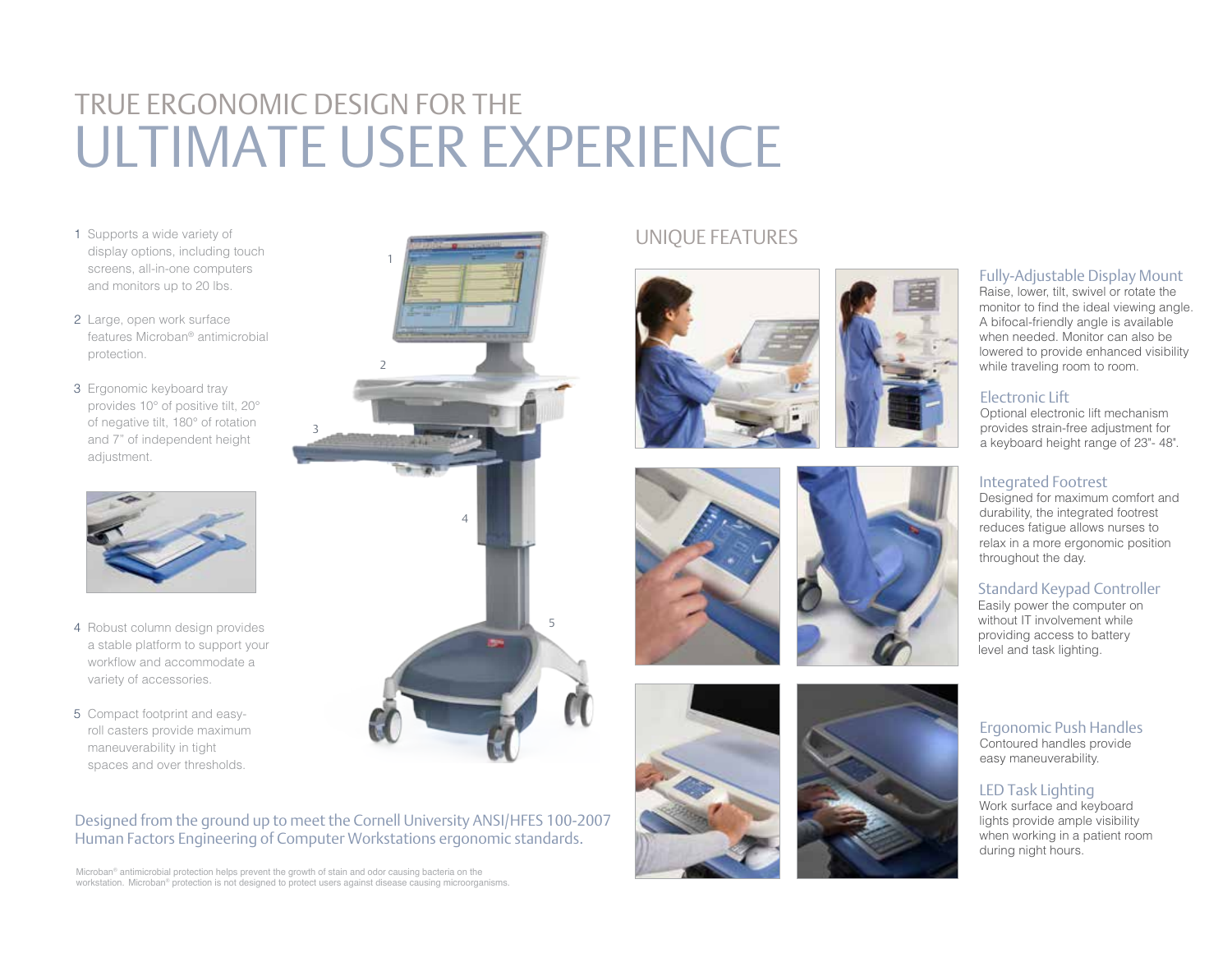#### UNRIVALED CONFIGURABILITY FOR EASY INTEGRATION & RAPID DEPLOYMENT 15 an 100 10 V Li-ion NiMH

#### Ready-to-integrate. Ready-to-deploy.

The innovative design of the Metro AccessPoint™ makes it easier than ever for IT and biomedical teams to integrate their own technology when time is of the essence.

Our new universal tech tray design accommodates technology from HP, Dell, Lenovo and more while expanding to accept laptops up to  $17"$  for future upgrades. Also, the new tech tray features Wake-on-LAN/Wake-on-power capability, advanced wire management, and the ability to easily configure for AC or DC technology integration.





## **NEXT GENERATION POWER OPTIONS** industry-leading uptime with our



With three different chemistry options, Metro AccessPoint has a power system to meet both your workflow and your budget. Our advanced power system also provides easy access for maintenance, upgrades and replacements. **Batteries are independent from the electronics so future replacements or chemistry upgrades will consist of a "battery only" replacement.**

Metro AccessPoint offers greater flexibility when it comes to your charging options. The new fanless charging mode reduces the circulation of dust, debris and other harmful contaminants while quietly recharging your system in 3 hours. The fast-charge mode can replenish a depleted power supply in as little as 2 hours.

*Add your computer, monitor and accessories to complete your mobile computing solution.*

 *AccessPoint core cart includes choice of power supply.*

On-site integration options are

available through our Metro ESP<sup>SM</sup> Enhanced Service Program